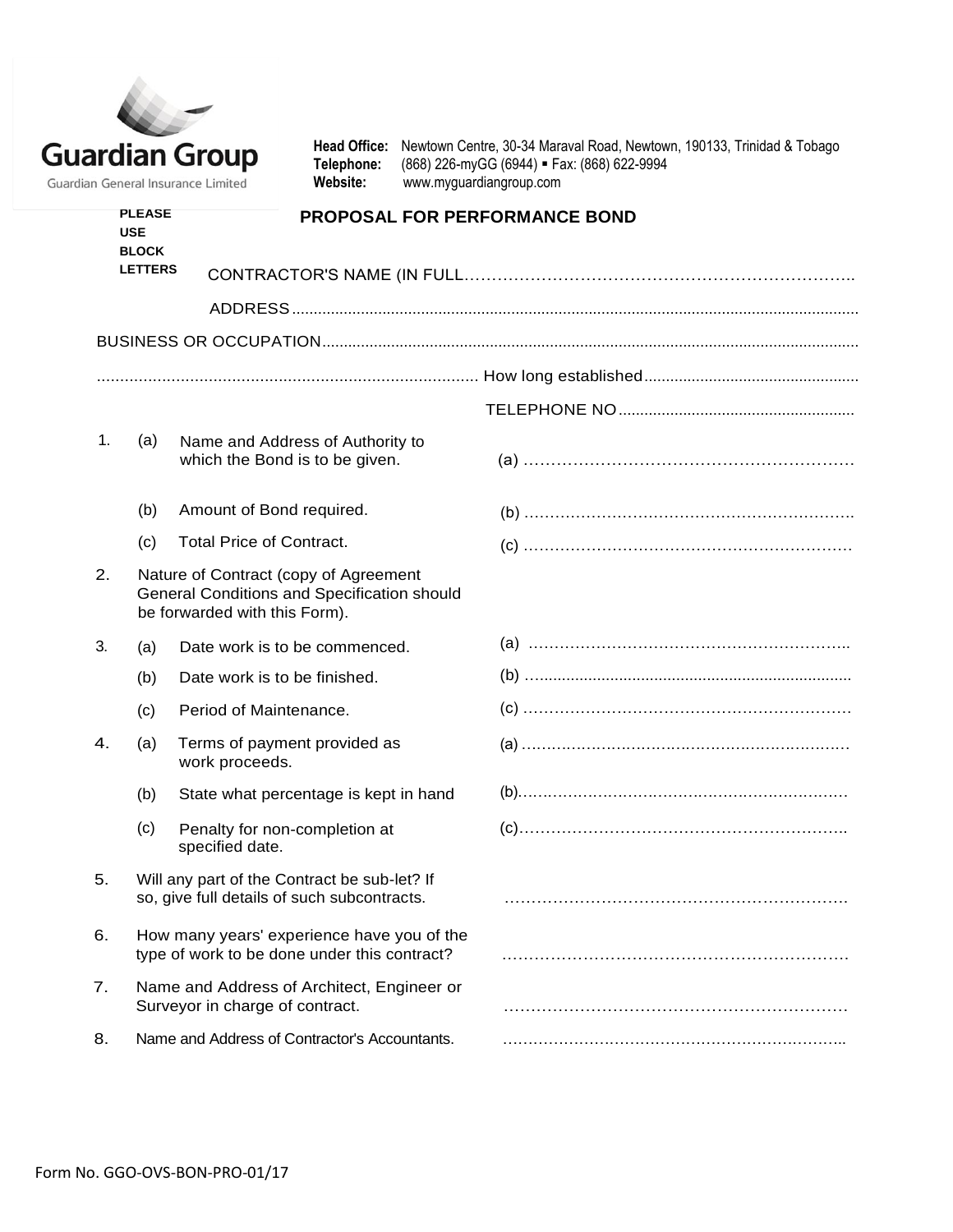|     |     | by the contractor within the specified<br>time limit?                                                                                                          |  |
|-----|-----|----------------------------------------------------------------------------------------------------------------------------------------------------------------|--|
|     | (b) | Has the Contractor ever defaulted on a<br>contract?                                                                                                            |  |
|     |     | 10. Has anyone ever been obliged to pay any loss                                                                                                               |  |
|     |     | on account of having become surety for the                                                                                                                     |  |
|     |     | Contractor or any member thereof                                                                                                                               |  |
|     |     | 11. Is the Contractor acting as surety for any<br>Person, firm or company?                                                                                     |  |
|     | (a) | Has the Contractor ever been Bankrupt<br>or compounded with his creditors?                                                                                     |  |
|     |     | If so, when and is he now discharged?                                                                                                                          |  |
|     | (b) | Has a judgement in respect of any debt<br>ever been registered against the Contractor?                                                                         |  |
| 13. | (a) | Has the Contractor proposed to any<br>other company for the Bond required in<br>respect of this contract, and, if so, to<br>what Company and with what result? |  |
|     | (b) | Have any Insurers, Guarantee Society or<br>Bank declined to act as Sureties on the<br>Contractor's behalf for this or any other<br>contract?                   |  |
|     |     | If so, state when and give particulars                                                                                                                         |  |
| 14. |     | Give details of some of the largest contracts<br>completed.                                                                                                    |  |
| 15. |     | State in approximate terms the total value of<br>work in progress:                                                                                             |  |
|     | (a) | accepted, in hand or awaiting commence-<br>ment (including the present application).                                                                           |  |
|     |     | and of this work                                                                                                                                               |  |
|     | (b) | the total value still to be completed                                                                                                                          |  |
|     | (c) | the total value still to be completed                                                                                                                          |  |

9. (a) Has any contract not been completed

| Nature of | Contract | Value of       | Payments       | Contract        | Anticipated     |
|-----------|----------|----------------|----------------|-----------------|-----------------|
| Contract  | Price    | work completed | received under | completion date | completion date |
|           |          |                | certificate    |                 |                 |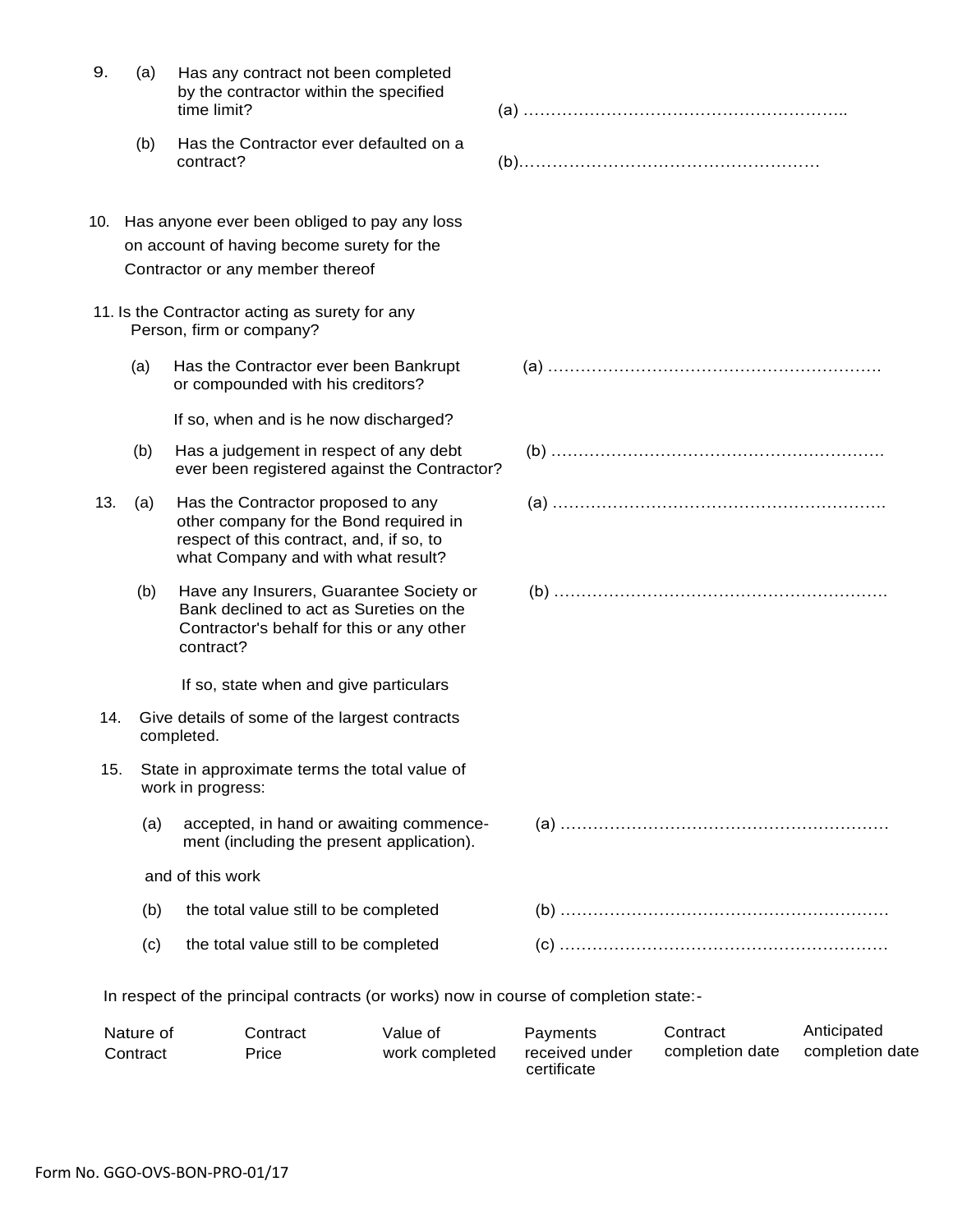|                                            |                                               |                                                                                  | <b>Sundry Debtors</b><br>Other Assets (give | . |
|--------------------------------------------|-----------------------------------------------|----------------------------------------------------------------------------------|---------------------------------------------|---|
|                                            | <b>Other Liabilites</b><br>(give particulars) | .                                                                                | Cash in Bank                                |   |
|                                            | <b>Sundry Creditors</b>                       |                                                                                  | Work in<br>Progress                         |   |
|                                            | Borrowed on<br><b>Securities</b>              |                                                                                  | Materials in<br><b>Stock</b>                |   |
|                                            | Reserves for<br>Maintenance etc.              |                                                                                  | Approximate value<br>of Plant               |   |
|                                            |                                               |                                                                                  | at Market Value                             |   |
| Bank Loan or Overdraft (if any); state how |                                               |                                                                                  | Investments, etc.                           |   |
|                                            |                                               |                                                                                  |                                             |   |
|                                            |                                               |                                                                                  |                                             |   |
| <b>Borrowed on Property:-</b>              |                                               |                                                                                  | Freehold and Leasehold Property:-           |   |
|                                            | <b>LIABILITIES</b>                            |                                                                                  | <b>ASSETS</b>                               |   |
| (d)                                        | references.                                   | References of two persons not members<br>of the firm, or alternatively two Trade |                                             |   |
| (c)                                        |                                               | Architect's or Surveyor's reference.                                             |                                             |   |
| (b)                                        | Solicitor's reference                         |                                                                                  |                                             |   |
|                                            | Banker's reference                            |                                                                                  |                                             |   |